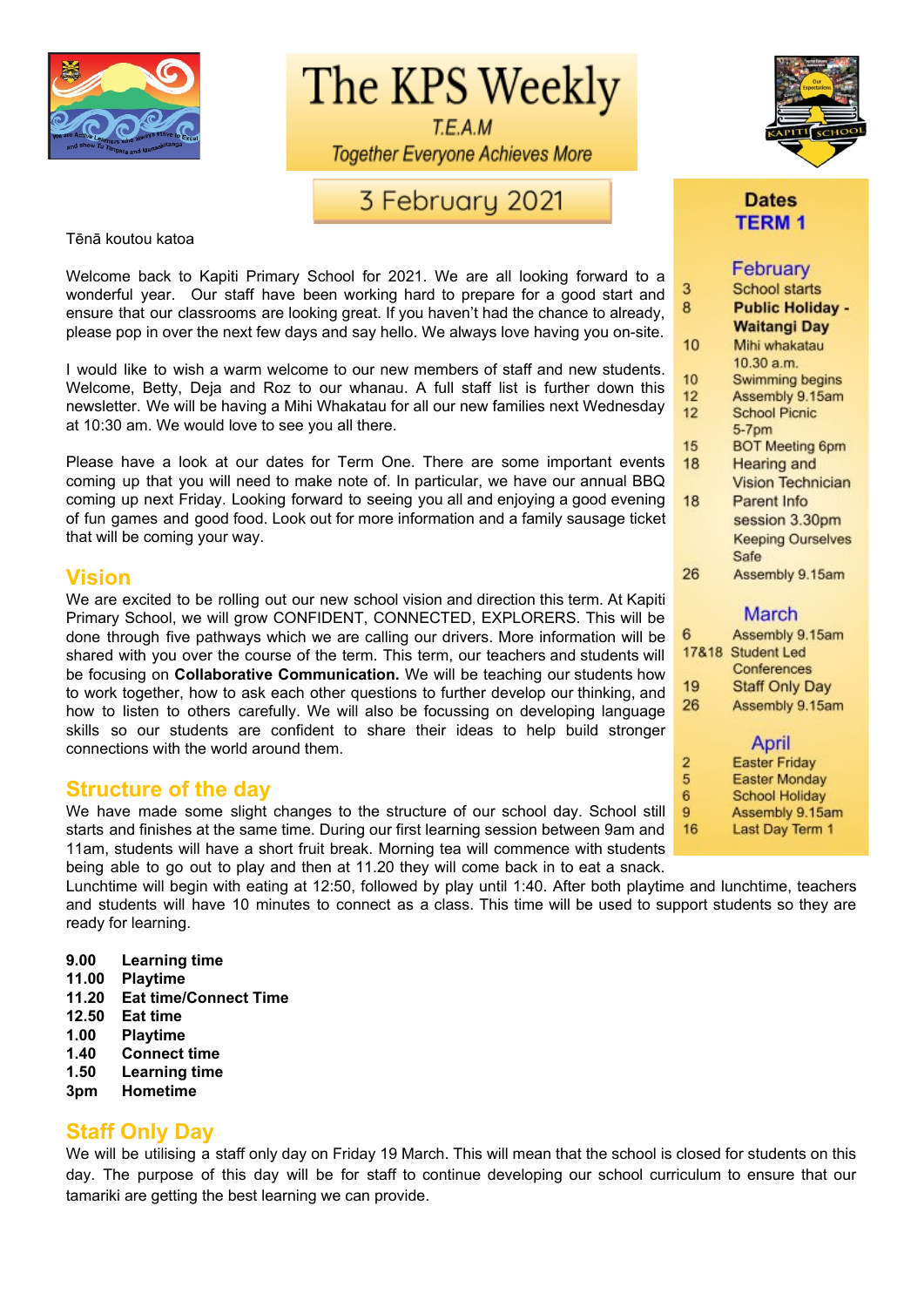# **Term One Learning**

### **Inquiry Learning**

Across the school we will focus on developing our collaborative skills over these first few weeks. Then we will be moving to a Health focus. Students will be learning about what they need for their own wellbeing, as well as our wellbeing as a community. This will include completing 'Keeping Ourselves Safe'. This is a unit supported by the Police and Sue Bush, our Community Constable will be working with teachers to provide this programme. Please come to meet with Sue on 18 February, to find out about this programme and have any questions answered. As part of our learning about wellbeing, we will be doing some work around sustainability, and our seniors will be completing a first aid course.

**Te Reo Māori -** Te whare tapa wha model of well being **Maths** - Algebra, Measurement - length and area, Geometry - Shape **PE** - Ball Skills, Swimming

## **Communication**

Communicating with our community is extremely important. Both our newsletter and Facebook page will give you important information about events happening at school. Please take the time to read the newsletter and check our Facebook page. From time to time, you may need to contact us to talk through issues or concerns about your children. The first point of contact is your child's teacher. You can contact them via email or pop in to set up an appointment. Teachers may take between one and two days to reply to your email depending on their workload. If you need to seek further assistance, please email Carol in the office or you are welcome to email me.

### **Hats**

Our tamariki need to be wearing a wide-brimmed hat during this term to protect them from the sun. It is great to see so many of them wearing them today. Please ensure each of our children are protected. Sunscreen is available in the classroom. Thanks.



## **Staff**

| νιαπ<br><b>Principal</b>  | <b>Brent McDowell</b> |           |
|---------------------------|-----------------------|-----------|
| <b>Deputy Principal</b>   | Liz Williamson        |           |
| <b>Leader of Learning</b> | Jillian Jenness       |           |
|                           |                       |           |
| <b>Te Motu</b>            |                       |           |
| Pīwakawaka/Tūī            | Jillian Jenness       | Years 1-2 |
| Kōkako                    | Deja Harrison         | Years 2-3 |
| Kererū                    | Casey Hazelton        | Years 3-4 |
|                           |                       |           |
| Te Moana                  |                       |           |
| Ika nui                   | <b>Tina Ainslie</b>   | Years 5-8 |
| Te Pāua                   | <b>Betty Brown</b>    | Years 5-8 |
| Aihe                      | Pamela Slee           | Years 5-8 |
| Ranginui                  |                       |           |
| Te Ra                     | Debby Fruean          | Years 1-4 |
| Te Marama                 | Liz Williamson        | Years 5-8 |
| <b>Teacher Aides</b>      | Adelle Wood           |           |
|                           | Amy Lowe              |           |
|                           | <b>Sheryl Sale</b>    |           |
|                           | Louise Sale           |           |
|                           | Junko Taguchi         |           |
| Part-time teacher         | Roz Walls             |           |
| <b>Caretaker</b>          | Kevin Bartley         |           |
| <b>Office Manager</b>     | Carol Segal           |           |
|                           |                       |           |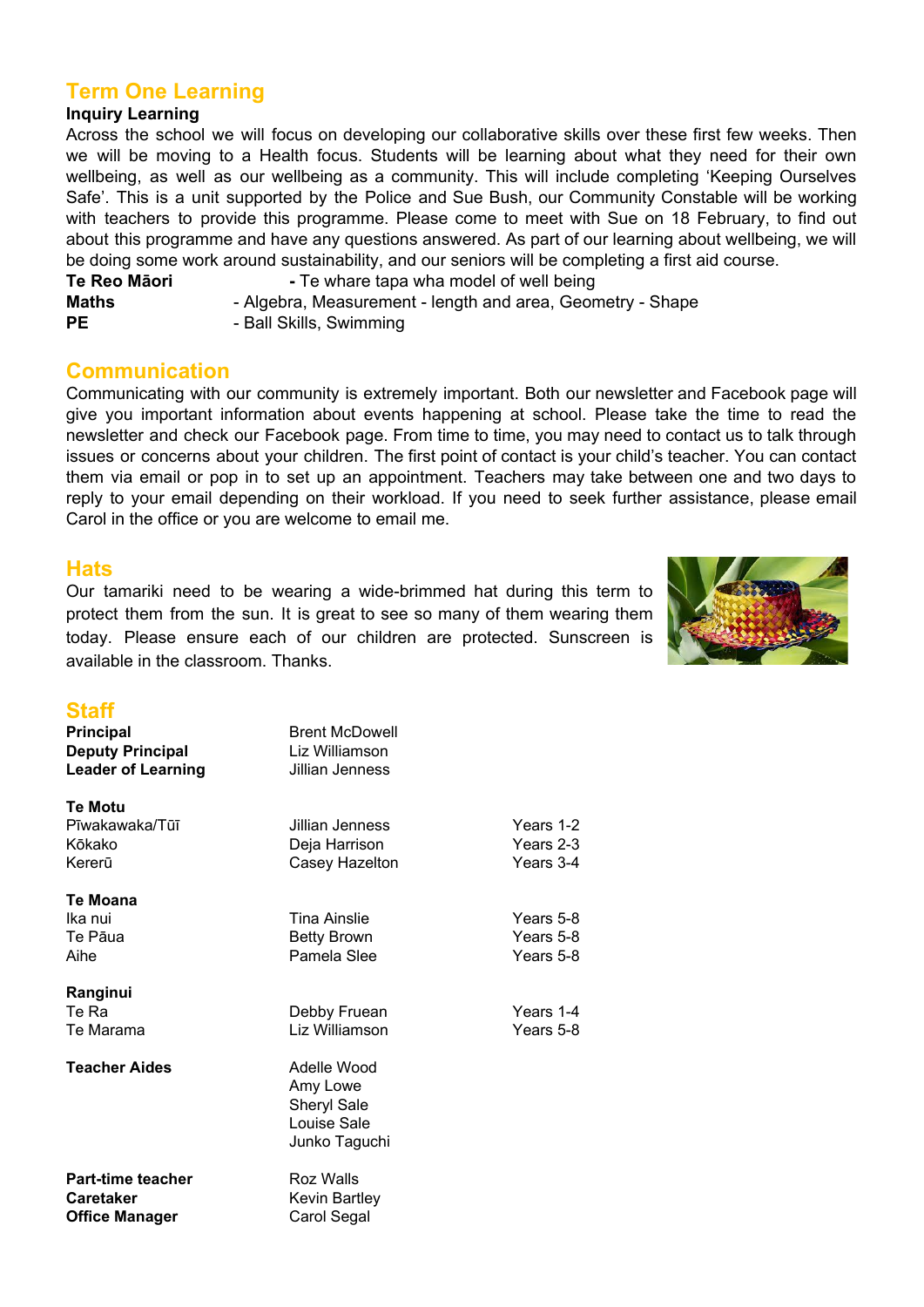# **Ordered Lunches - Wednesday, Thursday and Friday**

Mike from Beach Bakery has agreed to continue to take our student orders this year (thanks Mike). There is no price change so it is extremely good value for money. We will only have lunch orders on a Wednesday, Thursday and Friday due to lack of demand on the other two days. Orders need to be in at the office by 9am on the day. You can get a price list from outside the school office.

| <b>Week</b> | <b>Assembly</b>  |
|-------------|------------------|
| 2           | <b>Te Marama</b> |
| 4           | <b>Kereru</b>    |
| 6           | Ika nui          |
| 8           | <b>Te Ra</b>     |
| 10          | <b>Te Paua</b>   |

# **Term One Assembly**

# **Hearing and Vision Technician Visit - 18 February**

Lyn will be coming to our school to

- screen our 5 year old new entrant students who have not previously had a B4 School Check
- screen new immigrants to New Zealand and other children not previously screened
- All Year 7 students vision plus some Year 8s who were absent on testing day last year

If you have a new concern about your child's hearing or vision please let Carol know and she will make sure they are screened on the day.

### Year 7 Vision Screening - Information for parents

Regional Public Health provides a vision screening programme for all Year 7 students.

- . Vision pupils will be advised of results at the time of screening. If further assessment is recommended you will be notified by mail.
- . Children who wear glasses and/or are under professional care and have regular checks will not require a vision check from our service.

Non-consent - please notify your school if you do not want your child being screened.

This screening is not a full assessment of your child's vision. If you have any concerns, please see an optometrist.

## **Swimming**

Swimming starts next week for some classes. Information and timetables will be sent home by the class teacher.

# **General Consent Form for 2021**

We will be sending this home tomorrow (on gold paper so it stands out). This form will give permission for your child to participate in activities in and outside the school between 9am and 3pm on a school day. Please ask your child for it or check their bag so that you can read it and return it hopefully the next day (Friday). We have swimming beginning for some classes next Wednesday so we will need to get these back before then. **Nga mihi nui**

**Brent McDowell Principal**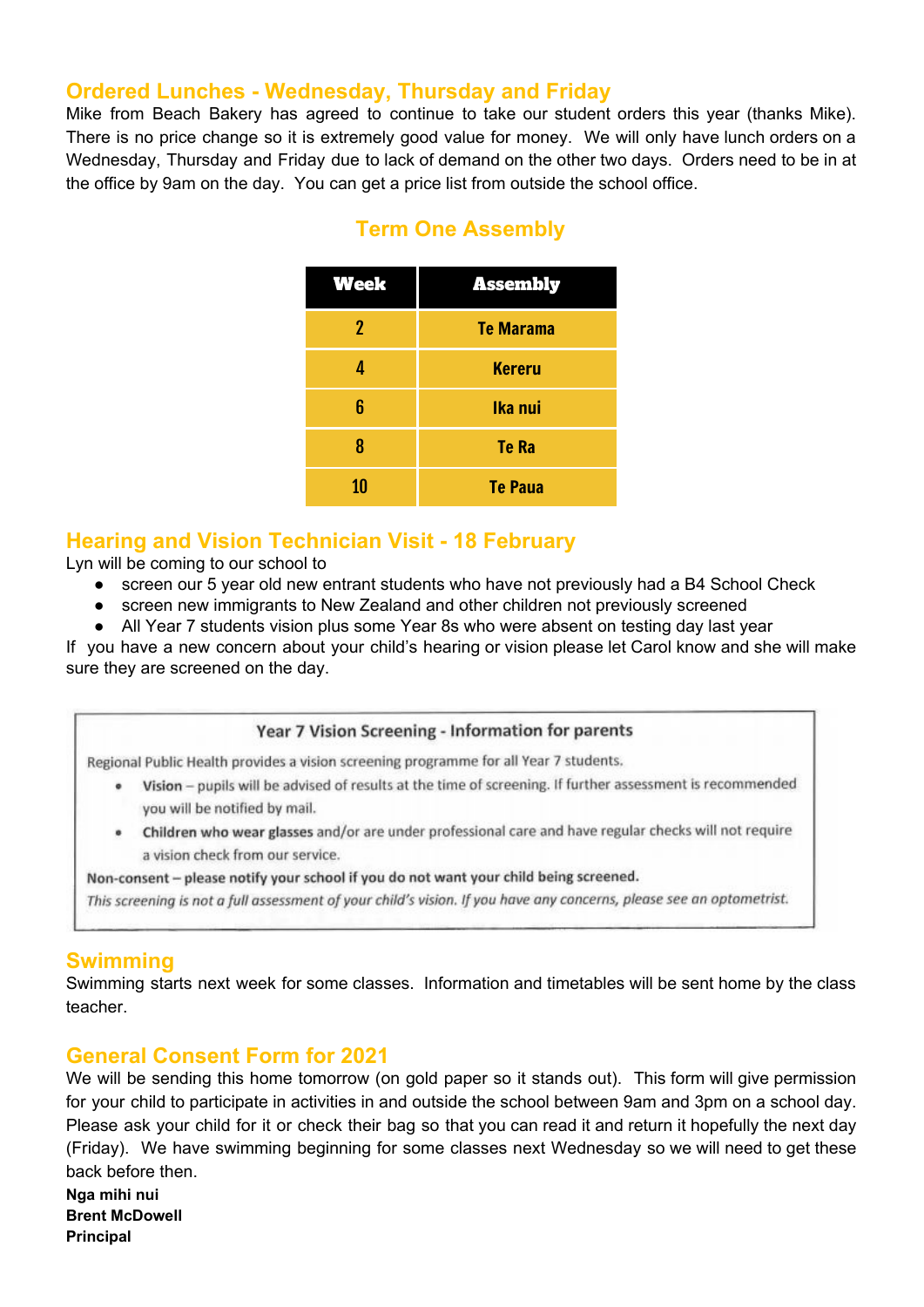**Have a look at our website: [www.kapiti.school.nz](http://www.kapiti.school.nz/)**

**You can request Board of Trustee minutes and information from Carol in our office: [admin@kapiti.school.nz](mailto:admin@kapiti.school.mz)**



# **Kapiti Primary School takes no responsibility for any notices which appear under the following sections**

# **COMMUNITY NEWS**

# **HELD AT KAPITI PRIMARY SCHOOL:**



sKids Kapiti specialises in delivering quality before school, after school and holiday programmes. We strive to create a fun and safe environment that our kids just love! MSD approved, WINZ subsidies for eligible families, sibling discounts, drop-offs to after school activities (no extra cost!). For more information please call Jools Da Silva on 021 0254 3249 or email jools@skids.co.nz

# **Seido Karate Kapiti**

Kids Class 7- 12 years Thursday 4.45 - 5.30 Beginners Class 12 years - adult Thursday 6pm - 7pm Kapiti Primary School Hall All welcome, any level of fitness or ability. A great family activity. Karate is a great way to challenge yourself both physically and mentally Call/text Karen: 021 1141958 [www.facebook.com/SeidoKarateKapiti](http://www.facebook.com/SeidoKarateKapiti) First three classes free.

# **OTHER COMMUNITY NOTICES:**

We love teaching kids at **Crawshaw Music School**. We provide high quality one-on-one private lessons from our new premises at 6a Sheffield Street (just off Te Roto Drive). We follow our student's interests while teaching important skills. All our teachers are experienced musicians in modern music and are skilled at communicating their knowledge," Book now before all our spaces are filled up, the first lesson is free. The instruments we currently offer: guitar, keyboards/piano, singing, drums, ukulele, bass, flute, band classes. Email aj@crawshawmusicschool.co.nz or Ph (04) 905 9317 to book a free trial lesson.

# **Exciting News!! CLASSES START AT BIGAIR GYM KAPITI ON 1 st FEB!!**

Children LOVE learning how to Cartwheel, Round-off, Handspring and Flip and now we are offering these classes at a state-of-the-art gym facility near you!! **Bigair Gym Kapiti is now offering GYMNASTICS, TUMBLING, RECREATIONAL & COMPETITIVE CHEERLEADING & FREE RUNNING (Parkour) Classes for Term 1!** Children develop strength, flexibility, balance, proprioception, plus determination and self-confidence as they achieve new skills! These classes are excellent for fun and fitness! We focus on safety, technique, fundamental skills, right through to more advanced skills, such as summersaults and twisting. Bigair Gym is a clean, pristine, exciting, and kid friendly place for children to feel supported, guided, and happy to learn! Our experienced coaches run structured amazingly fun gym classes. To find out more or to book online for Term 1 classes, go to [www.bigairgym.co.nz](http://www.bigairgym.co.nz/) or email kapiti@bigairgym.co.nz. Please pop in and see the gym at 4 Manchester Street, Kapiti! Leanne Davenport, Director, BIGAIR GYMSPORTS